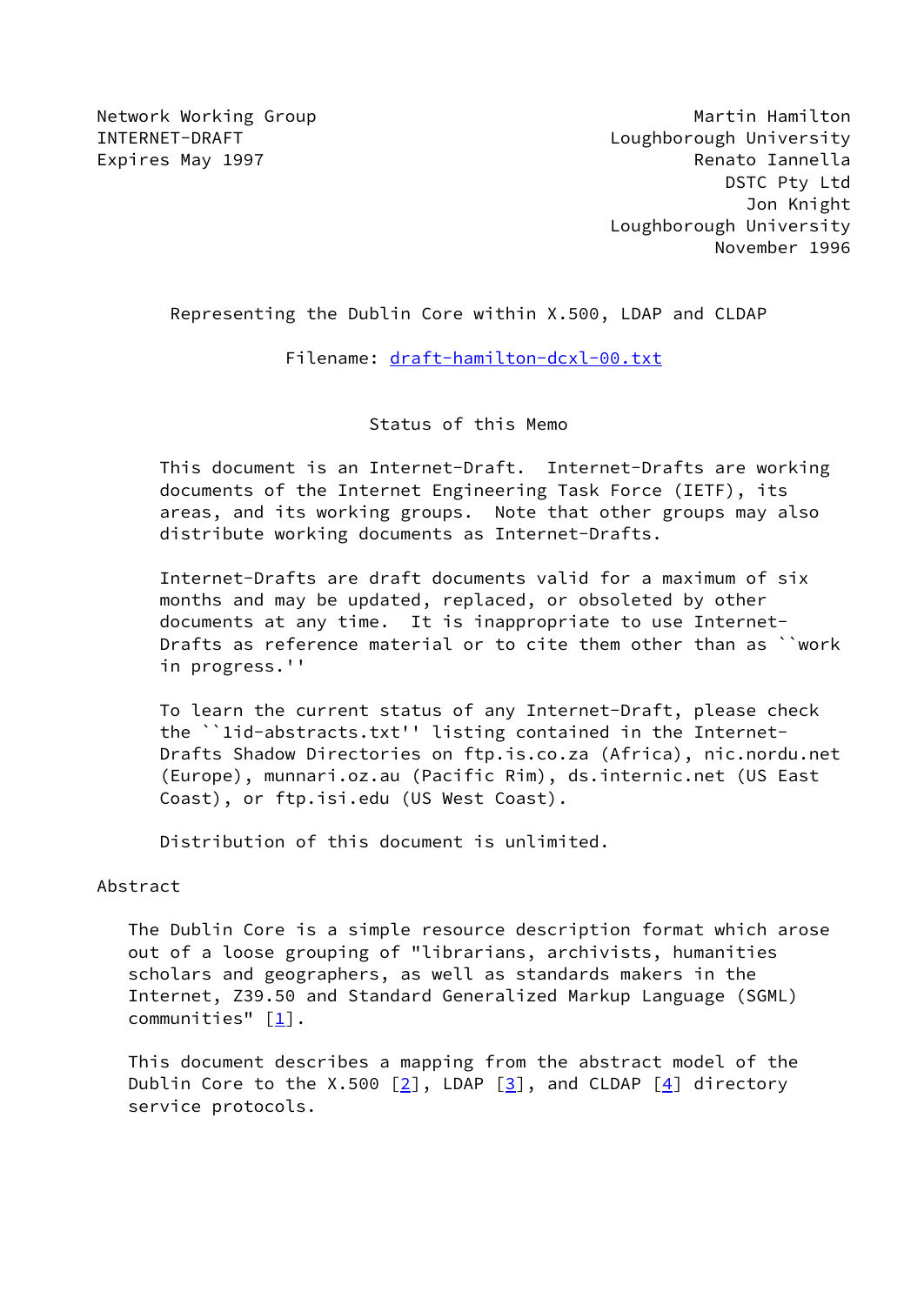### INTERNET-DRAFT November 1996

### <span id="page-1-0"></span>[1](#page-1-0). The Dublin Core in X.500, LDAP and CLDAP

 We propose that each of the thirteen elements of the Dublin Core be made into an X.500/[C]LDAP attribute, and that these attributes be gathered together in an object class:

| Name:        | dcObject                                                                                                                        |
|--------------|---------------------------------------------------------------------------------------------------------------------------------|
| Description: | object containing the Dublin Core attributes                                                                                    |
| OID:         | lutObjectClass.1 (1.3.6.1.4.1.1828.2.1)                                                                                         |
| SubclassOf:  | top                                                                                                                             |
| MustContain: |                                                                                                                                 |
| MayContain:  | dcSubject, dcTitle, dcAuthor, dcPublisher,<br>dcOtherAgent, dcDate, dcObjectType,<br>dcForm, dcIdentifer, dcRelation, dcSource, |
|              | dcLanguage, dcCoverage                                                                                                          |

Attribute definitions for the individual Dublin Core elements:

| Name:<br>Description:<br>OID:<br>Syntax:<br>SizeRestriction:<br>SingleValued: | dcSubject<br>The topic addressed by the work<br>lutAttributeType.1 (1.3.6.1.4.1.1828.1.1)<br>DirectoryString<br>None<br>False                                                  |
|-------------------------------------------------------------------------------|--------------------------------------------------------------------------------------------------------------------------------------------------------------------------------|
| Name:<br>Description:<br>OID:<br>Syntax:<br>SizeRestriction:<br>SingleValued: | dcTitle<br>The name of the object<br>lutAttributeType.2 (1.3.6.1.4.1.1828.1.2)<br>DirectoryString<br>None<br>False                                                             |
| Name:<br>Description:<br>OID:<br>Syntax:<br>SizeRestriction:<br>SingleValued: | dcAuthor<br>The person(s) primarily responsible for the<br>intellectual content of the object<br>lutAttributeType.3 (1.3.6.1.4.1.1828.1.3)<br>DirectoryString<br>None<br>False |
| Name:<br>Description:                                                         | dcPublisher<br>The agent or agency responsible for making the<br>object available                                                                                              |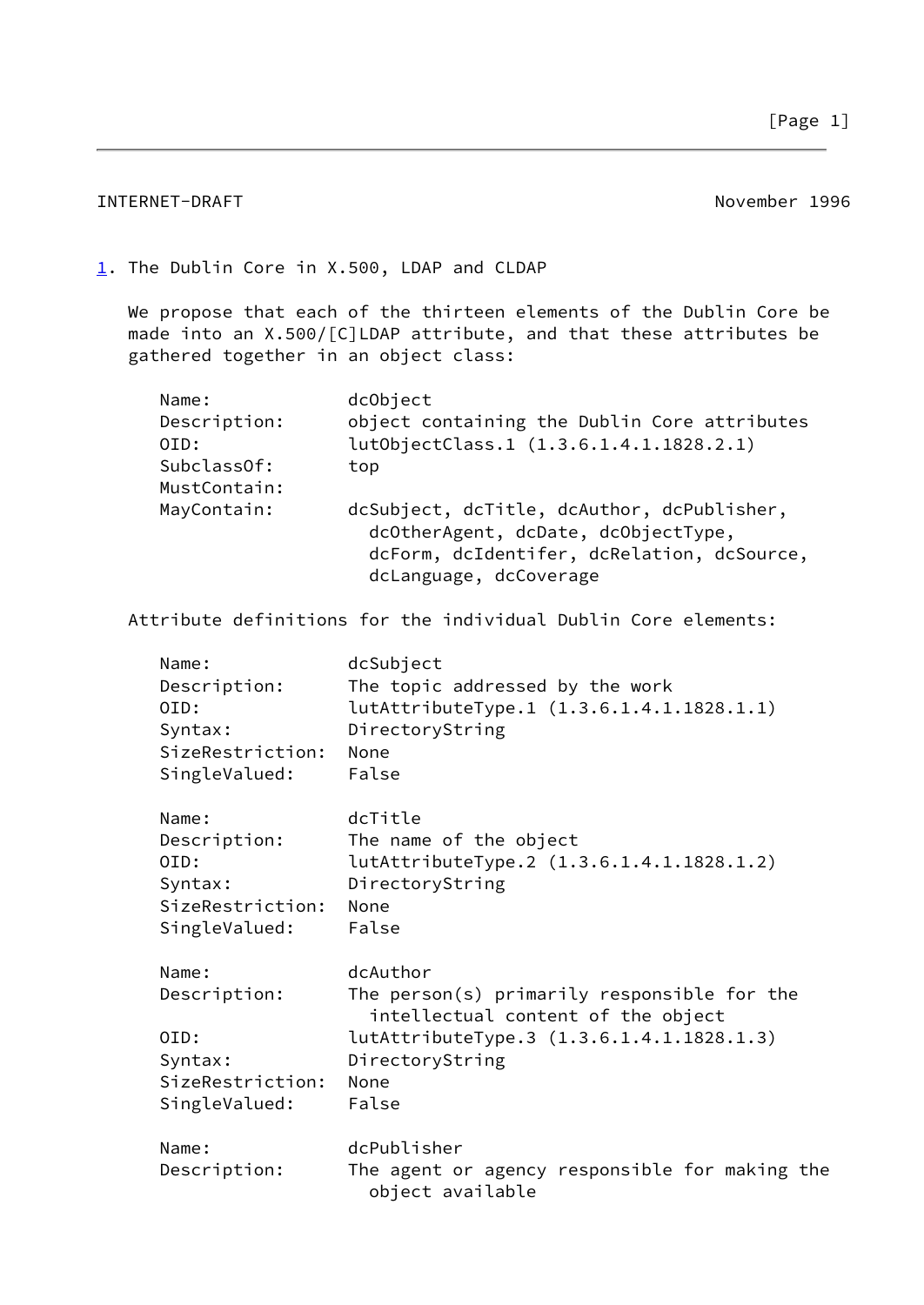| OID:             | lutAttributeType.4 (1.3.6.1.4.1.1828.1.4) |
|------------------|-------------------------------------------|
| Syntax:          | DirectoryString                           |
| SizeRestriction: | None                                      |
| SingleValued:    | False                                     |

[Page 2]

# INTERNET-DRAFT November 1996

| Name:            | dcOtherAgent                                                                                        |
|------------------|-----------------------------------------------------------------------------------------------------|
| Description:     | The $person(s)$ , such as editors and transcribers, who<br>have made other significant intellectual |
|                  | contributions to the work                                                                           |
| OID:             | lutAttributeType.5 (1.3.6.1.4.1.1828.1.5)                                                           |
| Syntax:          | DirectoryString                                                                                     |
| SizeRestriction: | None                                                                                                |
| SingleValued:    | False                                                                                               |
|                  |                                                                                                     |
| Name:            | dcDate                                                                                              |
| Description:     | The date of publication                                                                             |
| OID:             | lutAttributeType.6 (1.3.6.1.4.1.1828.1.6)                                                           |
| Syntax:          | DirectoryString                                                                                     |
| SizeRestriction: | None                                                                                                |
| SingleValued:    | False                                                                                               |
| Name:            | dcObjectType                                                                                        |
| Description:     | The genre of the object, such as novel, poem, or<br>dictionary                                      |
| OID:             | lutAttributeType.7 (1.3.6.1.4.1.1828.1.7)                                                           |
| Syntax:          | DirectoryString                                                                                     |
| SizeRestriction: | None                                                                                                |
| SingleValued:    | False                                                                                               |
| Name:            | dcForm                                                                                              |
| Description:     | The physical manifestation of the object, such as                                                   |
|                  | Postscript file or Windows executable file                                                          |
| OID:             | lutAttributeType.8 (1.3.6.1.4.1.1828.1.8)                                                           |
| Syntax:          | DirectoryString                                                                                     |
| SizeRestriction: | None                                                                                                |
| SingleValued:    | False                                                                                               |
| Name:            | dcIdentifier                                                                                        |
| Description:     | String or number used to uniquely identify the object                                               |
| OID:             | lutAttributeType.9 (1.3.6.1.4.1.1828.1.9)                                                           |
| Syntax:          | DirectoryString                                                                                     |
|                  |                                                                                                     |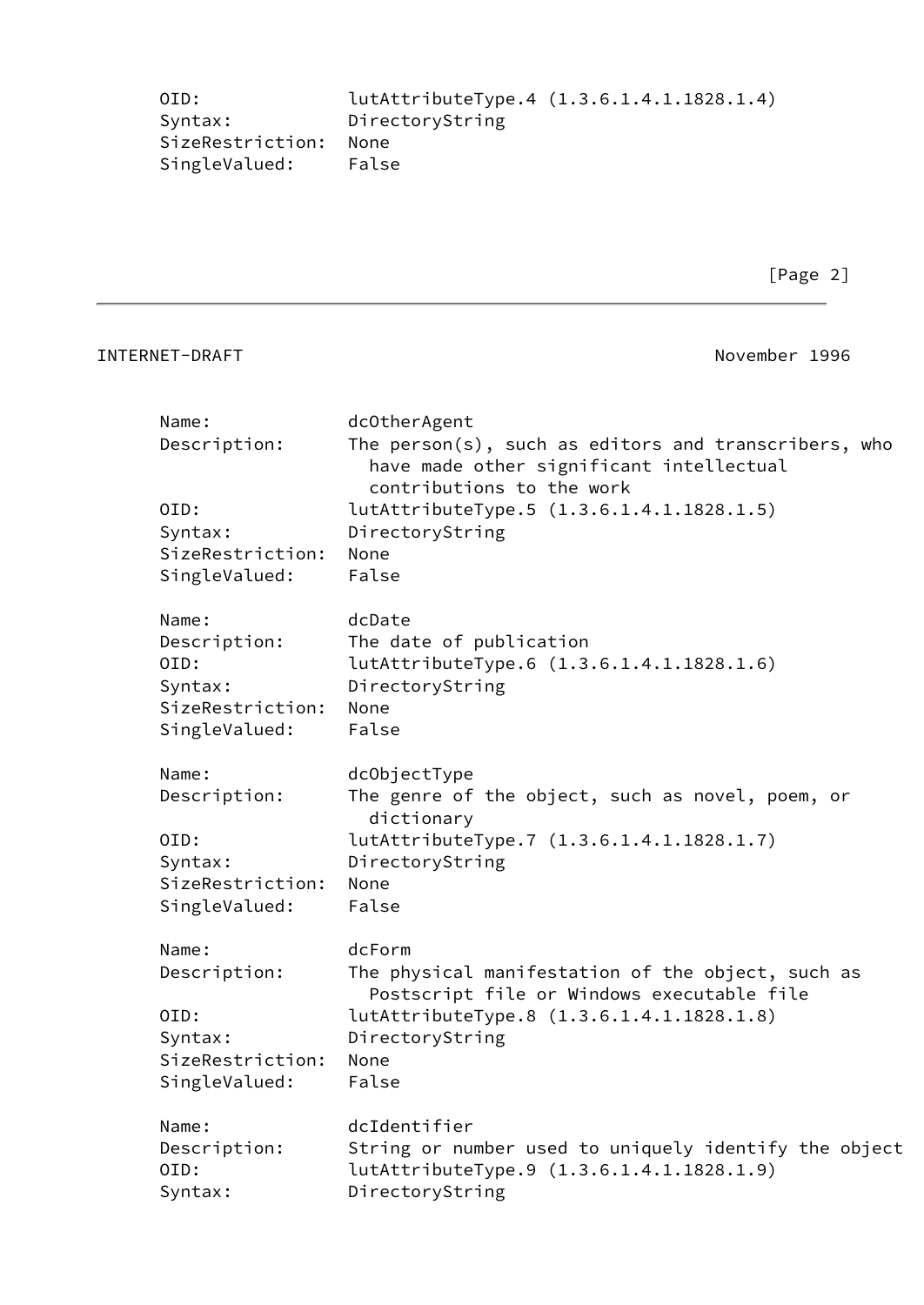| SingleValued:         | False                                                            |
|-----------------------|------------------------------------------------------------------|
| Name:<br>Description: | dcRelation<br>Relationship to other objects                      |
| OID:                  | lutAttributeType.10 (1.3.6.1.4.1.1828.1.10)                      |
| Syntax:               | DirectoryString                                                  |
| SizeRestriction:      | None                                                             |
| SingleValued:         | False                                                            |
| Name:<br>Description: | dcSource<br>Objects, either print or electronic, from which this |

[Page 3]

### INTERNET-DRAFT November 1996

| OID:<br>Syntax:<br>SizeRestriction:<br>SingleValued:                          | object is derived, if applicable<br>lutAttributeType.11 (1.3.6.1.4.1.1828.1.11)<br>DirectoryString<br>None<br>False                                                           |
|-------------------------------------------------------------------------------|-------------------------------------------------------------------------------------------------------------------------------------------------------------------------------|
| Name:<br>Description:<br>OID:<br>Syntax:<br>SizeRestriction:<br>SingleValued: | dcLanguage<br>Language of the intellectual content<br>lutAttributeType.12 (1.3.6.1.4.1.1828.1.12)<br>DirectoryString<br>None<br>False                                         |
| Name:<br>Description:<br>OID:<br>Syntax:<br>SizeRestriction:<br>SingleValued: | dcCoverage<br>The spatial locations and temporal durations<br>characteristic of the object<br>lutAttributeType.13 (1.3.6.1.4.1.1828.1.13)<br>DirectoryString<br>None<br>False |

## <span id="page-3-0"></span>[2](#page-3-0). Examples and implementation considerations

For example, using Quipu [\[5\]](#page-6-2) EDB notation, a Dublin Core "Title" element which had the value "Cities of The Red Night" would be represented as the attribute/value pair:

dcTitle= Cities of The Red Night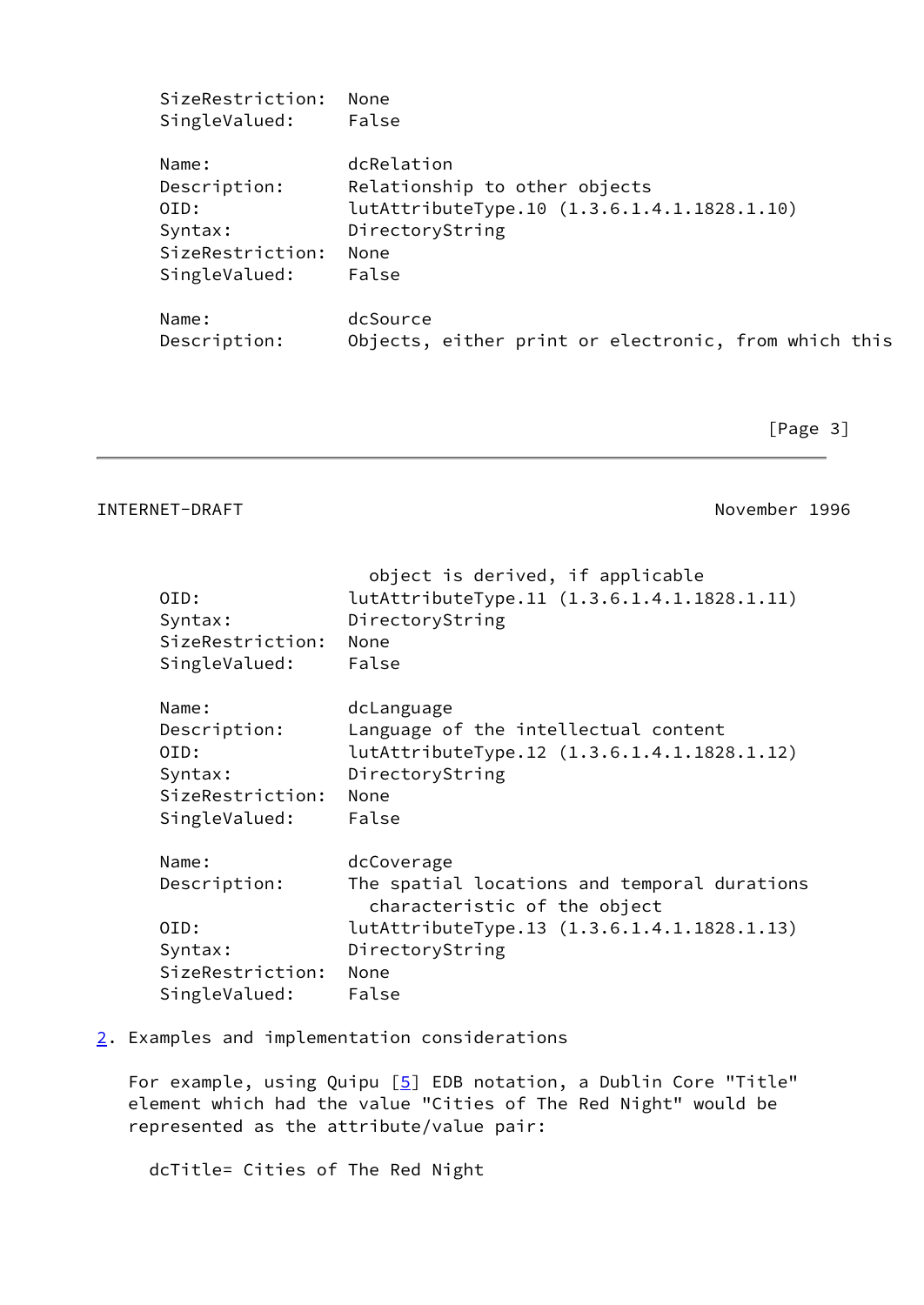One aspect of the Dublin Core does not translate directly to X.500 and LDAP - each element may have additional qualifying "scheme" and "type" information attached to it. This gives the creator of the record a way of indicating additional semantics, e.g. the classification scheme being used in the "Subject" element.

 Since X.500 and LDAP are, like most Internet based search and retrieval protocols, attribute/value oriented, it is necessary to find a place to put this extra information. We propose that, given the difficulty of incorporating this model within the X.500/LDAP paradigm, a simple but sub-optimal approach be taken - with any qualifying information being placed at the beginning of the value part of the attribute/value pair, delimited using round brackets, and with any additional qualifiers following using comma separation.

 For example, if the subject classification for the above book were 813 in the Dewey Decimal system, the resulting Dublin Core record expressed as an X.500 EDB entry would look like this:

[Page 4]

#### INTERNET-DRAFT November 1996

dcSubject= (scheme=DDC) 813

 and a sample "Relation" element, with a "type" qualifier, would look like this:

dcRelation= (scheme=URI, type=isParentOf) <http://www.w3.org/>

<span id="page-4-0"></span>[3](#page-4-0). Extensibility

 It is important to note that the Dublin Core element set is intended for use in describing document-like objects, and not as a means of describing arbitrary objects. Furthermore, the number of elements is strictly limited in the interests of interoperability.

Work is ongoing on the Warwick Framework  $[6]$ , which attempts to provide a mechanism for packaging together collections of descriptive information. It is envisaged that this would be used in cases where the Dublin Core element set did not provide enough descriptive capability. This is a subject for further study.

<span id="page-4-1"></span>[4](#page-4-1). Security considerations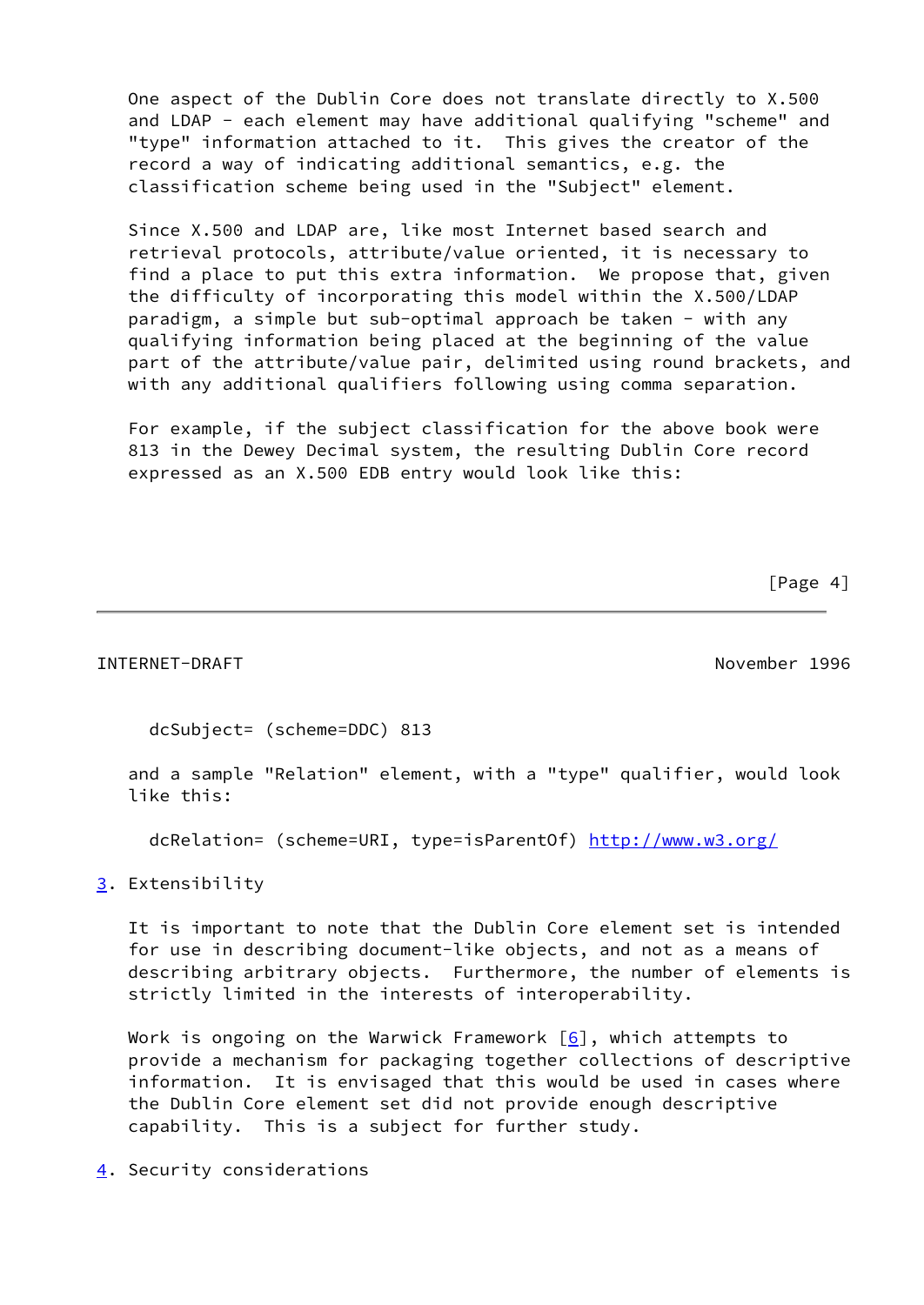This proposal does not introduce any new security related issues.

 One of the main uses to which the Dublin Core is expected to be put is in the generation of author supplied cataloguing information for on-line resources. Implementations which manipulate externally produced data should treat it with caution - for example, to avoid buffer overrun problems and unexpected evaluation of metacharacters.

<span id="page-5-2"></span>[5](#page-5-2). Conclusions

 This document has shown how the X.500 protocol, and the related LDAP and CLDAP protocols, may be used as carriers for the abstract resource descriptions of the Dublin Core proposal.

 It should be apparent that a little care is necessary when delivering this information via these protocols, but that this does not imply any great additional implementation complexity.

<span id="page-5-3"></span>[6](#page-5-3). Acknowledgements

 Thanks to Hoylen Sue, CiTR Pty Ltd (Australia), Rachel Heery and Lorcan Dempsey for their comments on draft versions of this document.

 This work was supported by UK Electronic Libraries Programme (eLib) grant 12/39/01, the European Commission's Telematics for Research Programme, grant RE 1004, and the Cooperative Research Centres

 $[Page 5]$ 

INTERNET-DRAFT November 1996

 Program, through the Department of the Prime Minister and Cabinet of Australia.

- <span id="page-5-4"></span><span id="page-5-1"></span><span id="page-5-0"></span>[7](#page-5-4). References
	- [1] S. Weibel. "Metadata: The Foundations of Resource Description", D-Lib Magazine, July 1995. <URL:http://www.ukoln.ac.uk/dlib/dlib/July95/07weibel.html> <URL:http://www.dlib.org/dlib/July95/07weibel.html>
	- [2] C. Weider, J. Reynolds, S. Heker. "Technical Overview of Directory Services Using the X.500 Protocol", [RFC](https://datatracker.ietf.org/doc/pdf/rfc1309) [1309](https://datatracker.ietf.org/doc/pdf/rfc1309). March 1992.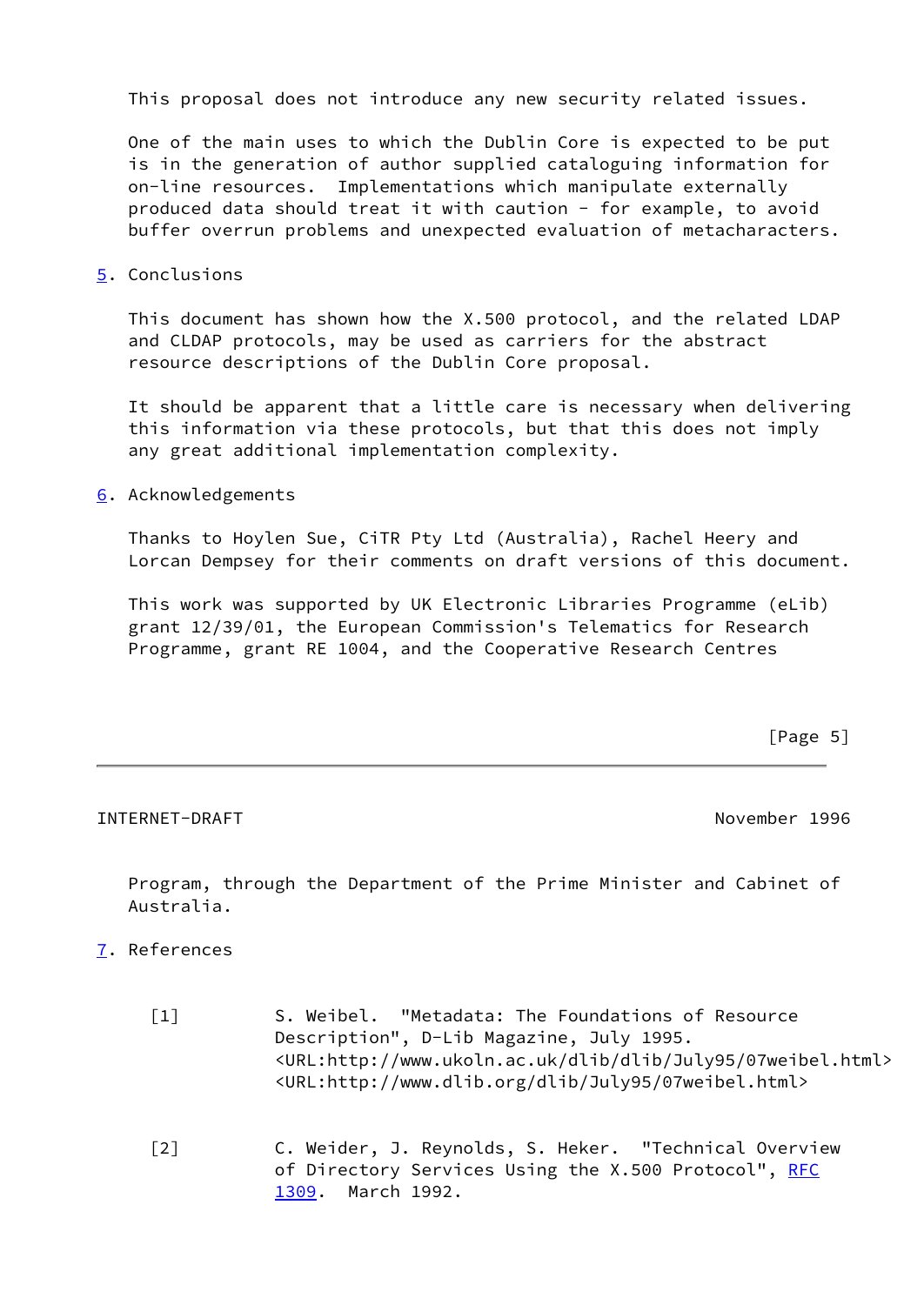<URL:ftp://ftp.internic.net/rfc/rfc1309.txt>

- <span id="page-6-0"></span> [3] W. Yeong, T. Howes & S. Kille. "Lightweight Directory Access Protocol", [RFC 1777](https://datatracker.ietf.org/doc/pdf/rfc1777). March 1995. <URL:ftp://ftp.internic.net/rfc/rfc1777.txt>
- <span id="page-6-1"></span> [4] A. Young. "Connection-less Lightweight Directory Access Protocol", [RFC 1798](https://datatracker.ietf.org/doc/pdf/rfc1798). June 1995. <URL:ftp://ftp.internic.net/rfc/rfc1798.txt>
- <span id="page-6-2"></span> [5] S.E. Kille. "Implementing X.400 and X.500: the PP and QUIPU systems", Artech House, 1991.
- <span id="page-6-3"></span> [6] L. Dempsey, S. Weibel. "The Warwick Metadata Workshop: A Framework for the Deployment of Resource Descrip tion", D-Lib Magazine, July/August 1996. <URL:http://www.ukoln.ac.uk/dlib/dlib/july96/07weibel.html> <URL:http://www.dlib.org/dlib/july96/07weibel.html>
- <span id="page-6-4"></span>[8](#page-6-4). Authors' addresses

 Martin Hamilton Department of Computer Studies Loughborough University of Technology Leics. LE11 3TU, UK

Email: m.t.hamilton@lut.ac.uk

[Page 6]

#### INTERNET-DRAFT November 1996

 Renato Iannella Research Data Network CRC DSTC Pty Ltd Gehrmann Laboratories University of Queensland Australia

Email: renato@dstc.edu.au